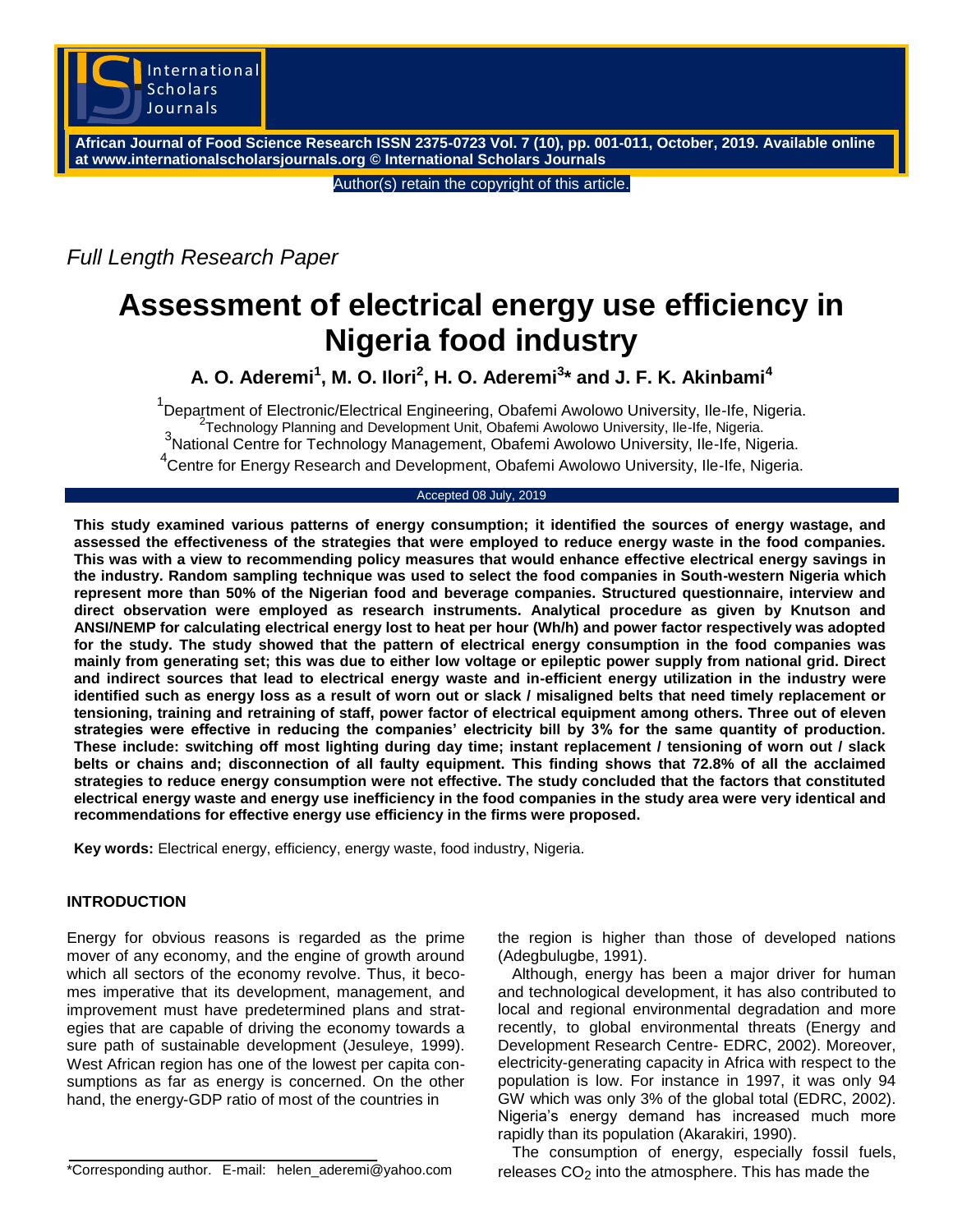energy sector to be recognized as the largest source of CO2, which is the most important of green house gases (GHG) emissions globally. GHG has attracted worldwide concern because of their effects on the environment, especially the climate (Adegbulugbe et al., 1994). Another hidden feature in the development and utilization of energy is the environmental implications of energy production and use.

At the World Energy Summit in Kyoto, Japan in December 1997, a consensus was reached that legal action should be adopted for the abatement of  $CO<sub>2</sub>$ emissions associated with inefficient use of energy (Eyre, 1998; Jesuleye, 1999).

In most of the developed countries, the food processing industry provides an important link between the farmer and the consumer (Singh, 1986). This industry is vital to assure a uniform supply of foods throughout the year. Operations such as sterilization, freezing and drying assist in minimizing product losses during handling and storage. During the last several decades, introduction of mechanization to achieve high processing capacity has caused the food industry to depend more heavily on energy obtained mostly from petroleum products. Before mid-1970s, in many industrial nations, the comparative low price of fuel in the past discouraged any emphasis on energy conservation in design and operation of food processing equipment (Singh, 1986).

Industries generally use various energy sources such as oil, gas, coal, solar, nuclear, wood-fuel and electricity in the process of their final product. Food industry requires energy for a variety of equipment, such as gas-fired ovens, dryers, steam boilers, electric motors, refrigeration equipment, heating, ventilation and air-conditioning systems. In food industry, the principal type of energy use includes electricity among others. Two-thirds of electric consumption is used in generating mechanical power to operate conveyors, pumps, compressors and other machineries. Purchased electricity accounts for about 13% of the gross energy consumption in the nineties, and industries associated with fluid milk processing, frozen fruits and vegetables, depend mostly on electricity (EDRC, 2002). However, the food manufacturing companies in Nigeria use electricity for virtually all their daily activities especially in the area of machinery and instrument operation during production. This electrical energy is obtained either directly from national grid or from company's stand-by diesel-powered generating set.

## **The problem**

Research has shown that food industry wastes energy in areas such as boiler plant, service water reduction, air handling system, room conditioning unit (Energy Institute Press-EIP, 2003), self-contained heating ventilation and air-conditioning (HVAC) equipment (Energy Book-EB, 2003), building air leakage, poor control and use of sunlight, artificial lighting, independent energy-using components, among others (Wulfinghoff, 2003).

The problems discussed above have greatly contributed to high cost of production in the Nigeria food industry. Though the extra costs are passed unto the helpless consumers, these products lose the competitive advantage when placed side-by-side with their foreign counterparts.

The following questions prompted this study: How is energy used in food industry? How is energy saved /wasted in the food industry? What is the energy saving technologies/devices used in the food companies in South-western Nigeria to minimize energy losses? What are the best areas for reducing energy consumption in electrical equipment? And to what percentage can food industries reduce their energy bills?

The specific objectives of this study were therefore to examine the pattern of energy consumption in selected food companies in South-western Nigeria; identify the sources of electrical energy waste in food industry; assess the effectiveness of the strategies for electrical energy savings in the industry, and develop appropriate strategies for effective energy savings in the industry.

#### **METHODOLOGY**

The data for the study were collected from 210 randomly sampled micro and small-scale food and beverage companies contained in the publication of the ISIC in South-western Nigeria. The Companies belong to the following sectoral groups: beverage and tobacco products, pure water processing and packaging, palm oil processing, bakery products, grain mills products, and cold rooms. The study employed the use of structured questionnaire, oral interview and direct observation techniques. Secondary data source from private and government publications (published and unpublished) were also used. The questionnaire and oral interview were for business owners, production managers, utilities or factory managers or engineers and workers within the production section of the food companies in the study area. The information that was gathered was sorted, edited and coded. The Statistical Package for Social Sciences (SPSS) was used for the data analyses. Descriptive statistics was used for data analysis.

#### **RESULTS AND DISCUSSION**

#### **Categories of firms surveyed**

Table 1 shows five categories of food and drink companies surveyed at state level in Nigeria. These firms include beverage, bakery, grain-mill, cold food and sachet water. Most of the enterprises were into beverage production and bakery.

#### **Pattern of electrical power supply**

Analysis of the survey revealed that while 89.7% of the respondents used generator as an alternative power supply, 10.3% of the respondents that depended solely on the national grid for the supply of electricity did so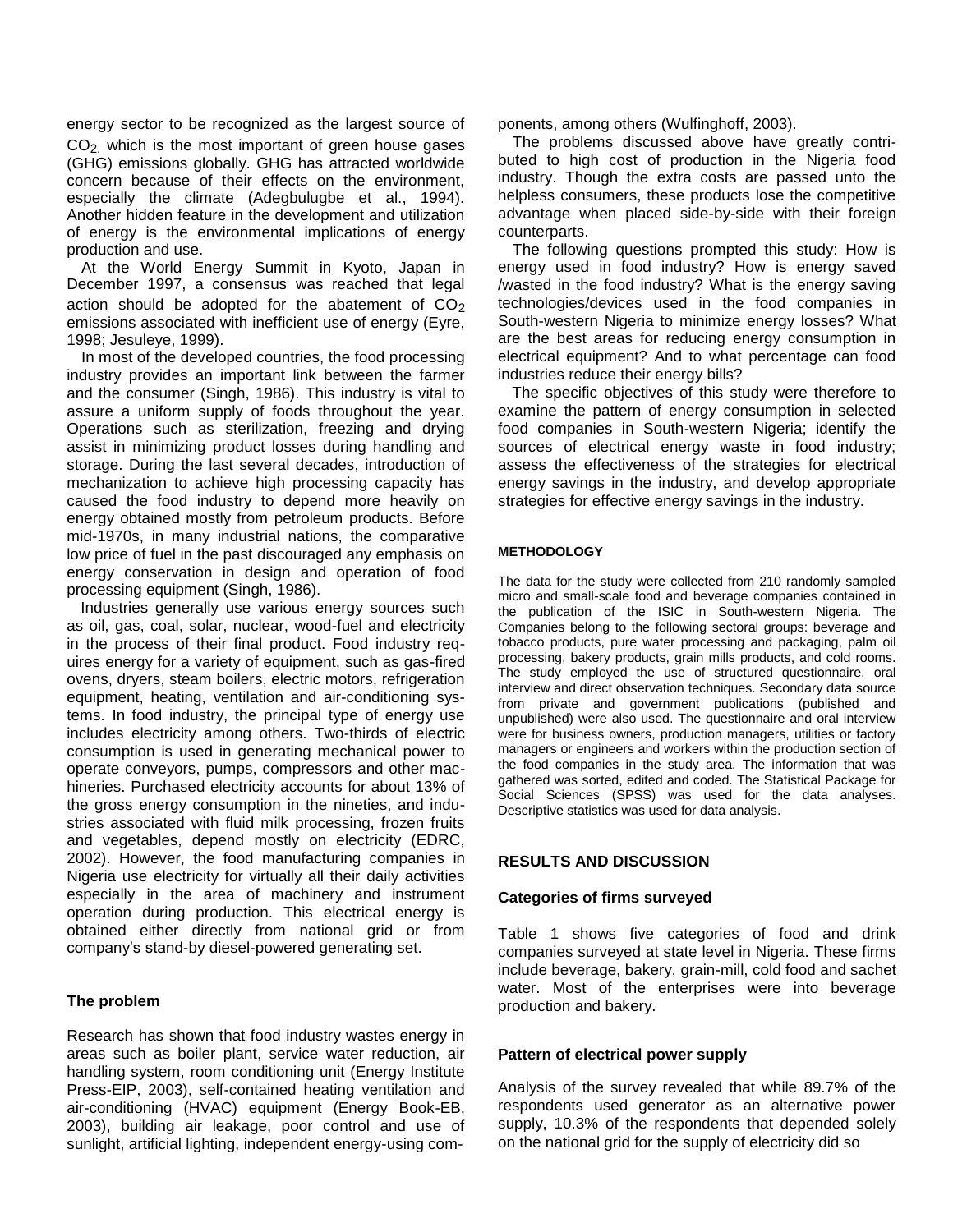**Table 1.** Percentage response rate by the food and drink companies in the study area.

| <b>State</b> | <b>Beverage</b> | <b>Bakery</b> | <b>Grain mill</b> | Cold food storage        | <b>Sachet water</b>      | % Response |
|--------------|-----------------|---------------|-------------------|--------------------------|--------------------------|------------|
| Lagos        | 36              | 30            | -                 | -                        | -                        | 73.3       |
| Oyo          | 36              | -             | 6                 | $\overline{\phantom{0}}$ | $\overline{\phantom{0}}$ | 87.5       |
| Ogun         | 6               | 12            | $\blacksquare$    | $\overline{\phantom{0}}$ | ۰                        | 75.0       |
| Ekiti        | -               | 12            | -                 | -                        | 6                        | 100.0      |
| Ondo         | 6               |               | 6                 | $\overline{\phantom{0}}$ | ۰                        | 100.0      |
| Osun         |                 |               | -                 | 6                        | -                        | 100.0      |



Equipment Age (years)

**Figure 1.** Electrical equipment and pattern of electrical energy consumption sources of electrical energy waste in the industry.

simply because their generating sets were spoilt and they could not afford the cost of their repair. During production, the former runs generator whenever there was either power failure or low voltage supply (usually less than 10% of the equipment rated voltage). This was often done so that their electrical equipment could run cooler and more efficiently.

## **Equipment age and the pattern of electrical energy consumption**

More than thirty-nine percent (39.1%) of the electrical equipment used in the selected food industry in the study area were well above15 years in age. The equipment became less efficient due to wears in some of their parts. As a result, the quantity of product that was fed into them was reduced by 30 to 40% before the machine could run. In some cases, the processes were re-run twice or thrice before achieving the final specification. This, no doubt consumed more energy than necessary.

Again, the type of maintenance practice used for the machine was also another contributory factor to their energy use efficiency. The electrical equipment investigated were milling machine, boiler, baking oven and mixing machine. Figure1 shows that the higher the equipment age, especially those equipment under improper maintenance, the longer the time it took to carry out

specified production process as the case may be. Twelve components (labeled A to L) constituted ways

by which electrical energy was either lost or wasted in the food industry. Table 2 shows the percentage of response on the sources of electrical energy wastage or loss in the companies.

## **Slack/worn out belts or wear on gear teeth resulting on excessive backlash**

Belt/chain in its normal position and tension around pulley/sprocket was at a preset angle; it discharged its duty of rolling its subject with little or no transmission loss. Reduction in this angle typified that the belt/sprocket was either sag or slack; and belt in this position was bound not to deliver its expected driving capacity. Exces-sive sag of belt results to belt sliding over and around pulley groove, thereby generating heat between the belt and the pulley. The driven mechanism therefore required more time and energy to accomplish a specified produc-tion process. Tensioning of the belt /sprocket or complete replacement (for worn out ones) was a better option to minimize the energy waste.

## **Undersized main supply cable**

Types of load determined, to a large extent, the size of electrical cable to be used for installations. However, in some cases, cables of 6 mm<sup>2</sup> diameter were used to supply a utility building where a total current drawn (after putting diversity factor into consideration) was above ninety amperes. Such cabling system was bound to heat up or even got burnt especially on full load, leading to indirect loss of useful energy. The advisable thing to do was to consult registered electrical engineers as well as insisting on IEE standard both in material quality and design when electrical-mechanical installations were done.

## **Leakage from ovens, refrigerators and other drying or cooling equipment**

Leakage from doors, ovens and similar equipment was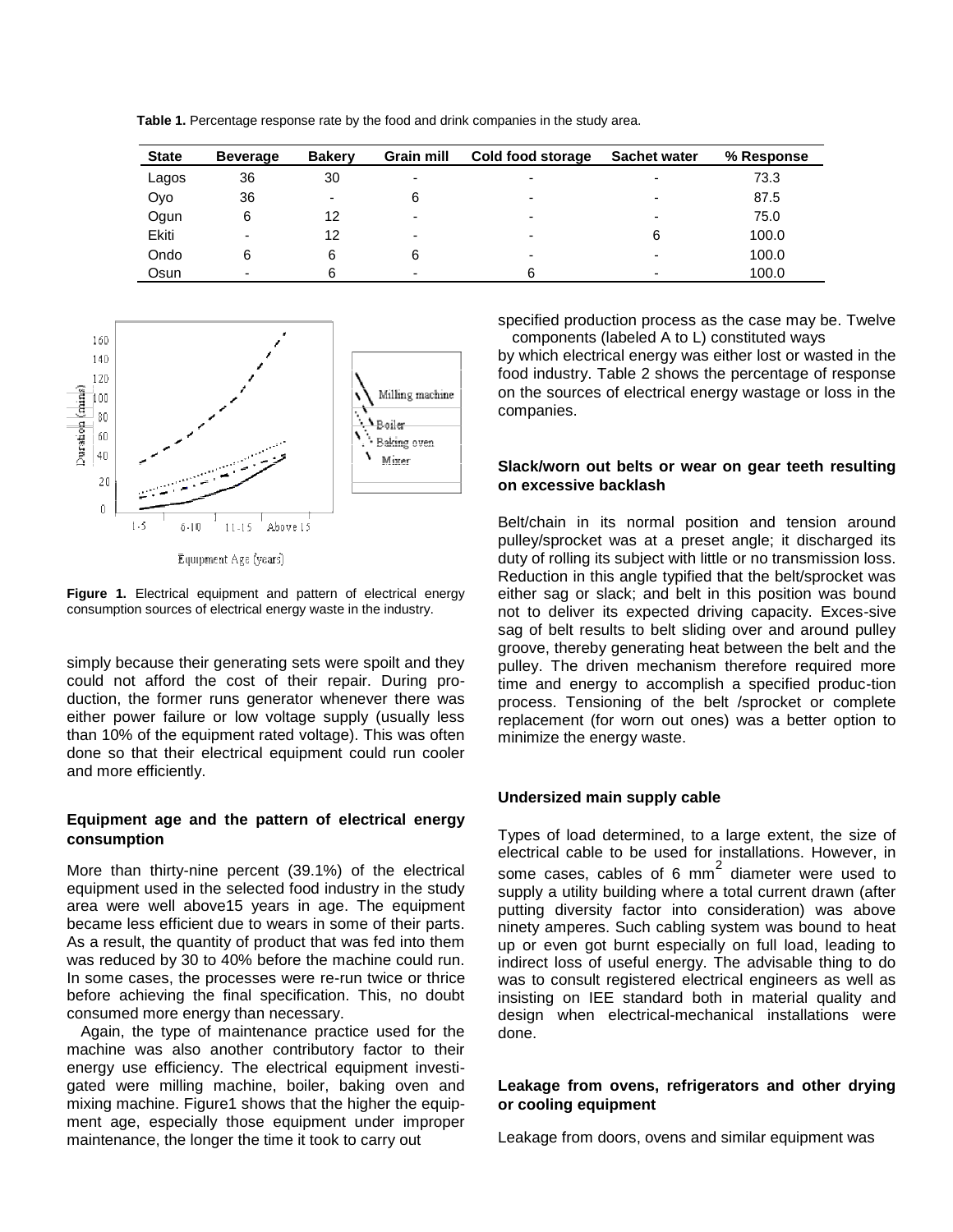**Table 2.** Sources of electrical energy waste in the firms.

| S/no | Ways by which electrical energy is wasted in food industry                         | No. of firms | %    |
|------|------------------------------------------------------------------------------------|--------------|------|
| A    | Slack or worn out belts.                                                           | 72           | 41.4 |
| B    | Generated heat on (or from) electrical machine in use.                             | 102          | 58.6 |
| C    | Undersized main supply cable.                                                      | 60           | 37.0 |
| D    | Air leakage from ovens, refrigerators and any other drying and cooling equipment.  | 54           | 33.3 |
| E    | Poor control of sunlight towards having negative effect on company's architecture. | 54           | 31.0 |
| F    | Lack of usage of sunlight as an alternative to purchased electrical energy.        | 12           | 8.3  |
| G    | Lack of usage of the heat generated from a cooling system.                         | 54           | 31.0 |
| н    | Worn out pulleys.                                                                  | 48           | 29.6 |
|      | Wear on gear teeth resulting in excessive backlash.                                | 30           | 17.2 |
| J    | Wear on drive sprockets/ slack chain.                                              | 60           | 35.7 |
| K    | Failure of couplings/ misalignment.                                                | 66           | 39.3 |
|      | Lubrication failure in gearboxes resulting in failed bearing or gear teeth.        | 66           | 40.7 |

equal to indirectly loading the system. It was also similar to increasing the space with which the oven was expected to heat. This happened whenever door seal or lining was cut, or there were holes on the system walls. Therefore, weak or cut seals and linings must be replaced and all holes blocked to minimize energy that was wasted or lost due to the above.

## **Poor control of sunlight / lack of usage of sunlight as an alternative to purchased electrical energy**

Sunlight is a free God-given energy source that could have been maximally utilized, but was being wasted because of the unaffordability of its processing kit. Also, as a result of poor architectures, which allowed more than needed sunlight rays into the factory; the accumu-lated heat served as additional load of heat that needed to be ejected by air-conditioner. The availability and affordability of solar energy processing kits would go a long way to the utilization of the free energy source in the nation's industrial sector.

## **Lack of usage of the heat generated from a cooling system**

In the developed nations, heat recycle was a normal phenomenon. The heat generated from air-conditioners, cold-rooms, among others, in the food industries was left to waste away unnoticed. This heat could either be reprocessed, converted and stored to drive another production process or could be used directly to heat water for domestic purposes, thereby minimizing energy cost for the industry.

## **Worn out pulley/wear on drive sprockets and slack chain**

One of the characteristics of a good pulley is perfect

roundness (concentricity). When pulleys lost their concentricity and became wobbling, or their grooves were damaged, friction and over -tensioning of belt results. This was the situation in some of the firms that led to energy being wasted, lost and inefficiently managed. Such pul-leys destroy belt in no time either by cutting or weakening it as the case may be, due to much friction. The situation was similar in the case of sprockets. Reductions in the amount of energy expended to drive such equipment were experienced as soon as the pulleys / sprockets were replaced by appropriate ones. Furthermore, failure of couplings and misalignment was another source leading to energy loss in the industry.

## **Lubrication failure in gearboxes resulting in failed bearing or gear teeth**

In all mechanical machines assemblies, bearings and gear boxes of various types and sizes were engaged for their effective and perfect running. These gear boxes and bearings last longer and functioned well mostly in the presence of regular and adequate lubrication. Whenever oil / grease dried up inside them, their balls or gear teethe was engaged in unnecessary frictions which resulted in heat loss through their heated-up housings. Also, more energy was needed to roll the stiff and un-lubricated systems. Therefore, reduction in energy consumption in these areas required that constant lubrication in all gear boxes and bearings be ensured.

## **Level of staff education and experience**

Experience cannot be bought with money; it is often acquired over- time. The 'over-time' is on how long the staff has been performing the given official duty, coupled with the frequency and type of on-the-job training such staff is exposed to. Meanwhile, in a nation like Nigeria where paper qualification is usually the determinant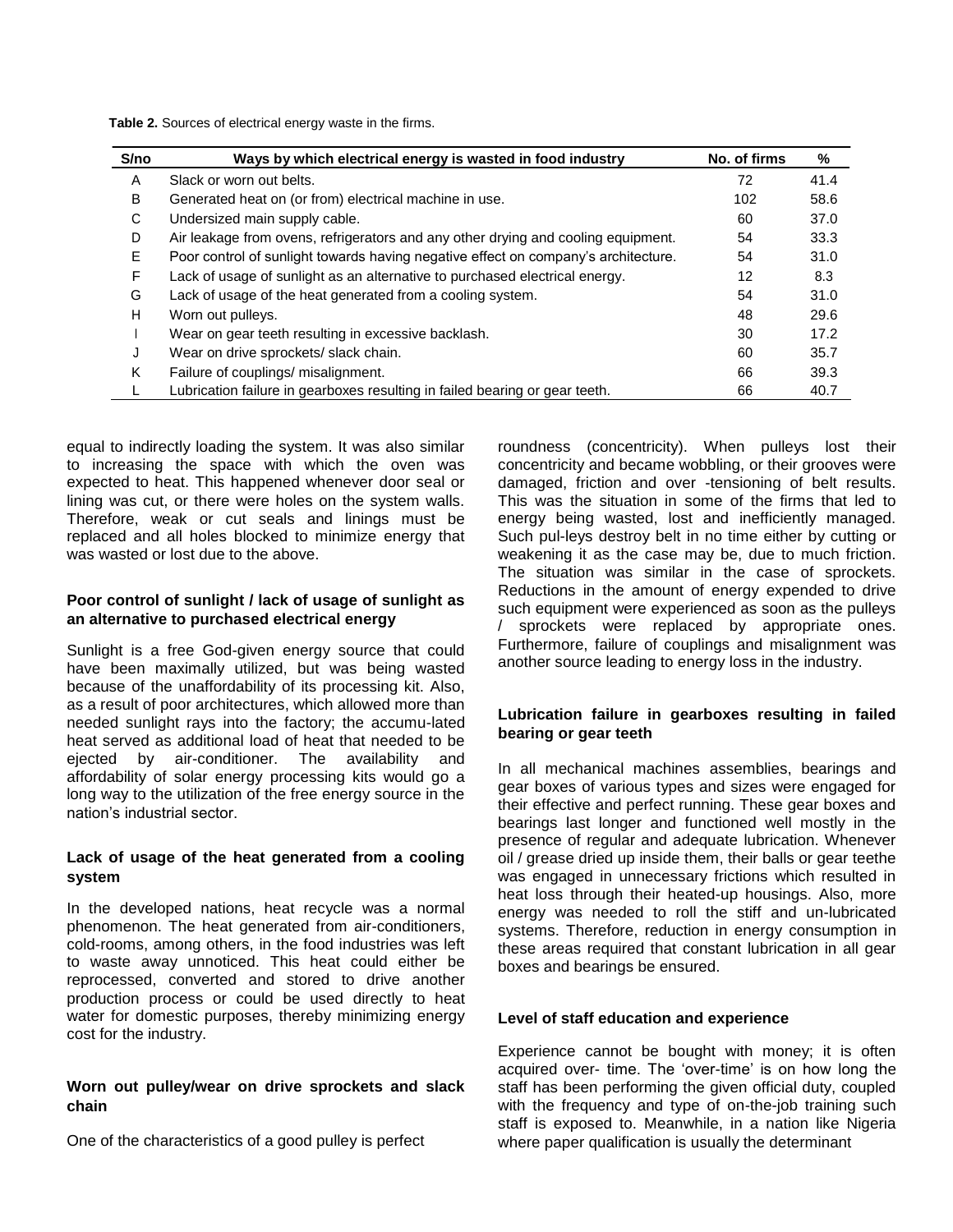**Table 3.** Level of education.

| Title                   | Tertiarv | %     | Secondary | %    | <b>Primary</b> | %    | Non-formal | %    | Total |
|-------------------------|----------|-------|-----------|------|----------------|------|------------|------|-------|
| Owner                   | 138      | 79.3  | 36        | 20.7 |                | 0.0  |            | 0.0  | 174   |
| <b>Management Staff</b> | 528      | 81.5  | 120       | 18.5 | 0              | 0.0  |            | 0.0  | 648   |
| Supervisor              | 78       | 46.4  | 90        | 53.6 | 0              | 0.0  |            | 0.0  | 168   |
| Operator                | 30       | 19.2  | 126       | 80.8 | 0              | 0.0  |            | 0.0  | 156   |
| Others e.g Driver       |          | 0.0   | 54        | 39.1 | 42             | 30.5 | 42         | 30.5 | 138   |
| Total                   | 774      | 60.3% | 426       | 33.2 | 42             | 3.3% | 42         | 3.3% | 1284  |

factor for nominating staff on the frequency, type and relevance of seminars / conferences one is sent for, then staff level of education forms a basis in the acquisition of relevant job experience.

The 174 respondent firms had a total of 1284 staff having title ranging from business owner, management staff, supervisor, operator and other cadres such as drivers, security and their educational qualification as tertiary, secondary, primary and informal educations. From Table 3, the number of staff that fell within the categories of tertiary, secondary, primary and informal education was 774(60.3%), 426(33.2%), 42(3.3%) and 42(3.3%), respectively. However, with more critical look at the table with respect to the title and the educational level of those who were directly involved in the production, the reverse was the case. Thus, in a further breakdown of the 174 business owners, 138(79.3%) were graduates of tertiary institutions while the remaining 36(20.7%) had secondary school as their highest qualifycation. Again, out of six hundred and forty eight management staffers that responded, 528(81.5%) had tertiary education while the remaining 120(18.5%) stopped at secondary education level.

Meanwhile, out of 168 supervisors, 78(46.4%) were tertiary institution graduates while 90(53.6%) had only secondary school education. Having more than half of the supervisors with secondary school education could lead to electrical energy wastage in the firms because halfbaked/ignorant supervisor would lack knowledge of proper inventory keeping of production process data. The supervisor, because of inadequate education and experience, may not be able to convincingly instruct security personnel as to when to switch on or off outdoor lightings. Energy would equally be wasted if supervisor did not know what to do when an operator gave him report that electrical motor casing was excessively hot, or when there was arching whenever switch gear was operated or when many halogen lamps were installed as security light instead of fluorescent lamps or when operators were talking leaving machines running or when the standby generator was left running even after switching over to national grid. In a situation where higher percentage of factory supervisor was unknowledgeable or ignorant or less educated, more useful electrical energy would be wasted.

Furthermore, out of 156 operators, 3 0(19.2%) were tertiary institution graduates while 126(80.8%) stopped after their secondary school education. The inexperienced, less educated operators wasted more energy during production either by leaving machine running when they are supposed to be switched off, or leaving computer systems in standby mode when they should be switched off. The operators' action may not be intentional but are occasioned by ignorance that every unit of energy wasted in production drains factory purse by some amount of naira, which invariably affects product cost thereby making the product more expensive than its counterparts whose factory had energy-management-orientedoperators who avoided all energy waste before, during and after production.

This result agreed with the previous research of AGEM in 1993 at the University of Bristol on ways of reducing energy waste at home and at work (EEMU, 2004).

Moreover, out of the 138 respondents grouped under 'other staff', 54(39.10%) of them had only secondary school education, 42(30.45%) had only primary school leaving certificate and the remaining 42(30.45%) were working without formal education. This no doubt served as source of energy waste in the firm where these set of people were working. Useful energy was wasted whenever security personnel 'forgets' to switch off security lights in the day time; also, energy (money) was wasted by ignorant / unknowledgeable driver either by allowing vehicle inner light on unnecessarily or putting on vehicle head lamps in the day time or leaving vehicle radio on when engine was not running in the absence of passengers. This energy could be saved if the personnel were knowledgeable.

## **Training and retraining of staff**

The study verified whether training and retraining was a significant parameter for energy saving in the firms. Sixteen percent of the firms conducted training monthly, 32% conducted training quarterly, and 28% yearly while 24% did not conduct training for staff at all. This result suggests that training and retraining did not directly constitute a source of electrical energy waste in the industry since only a low (24%) percentage of the firms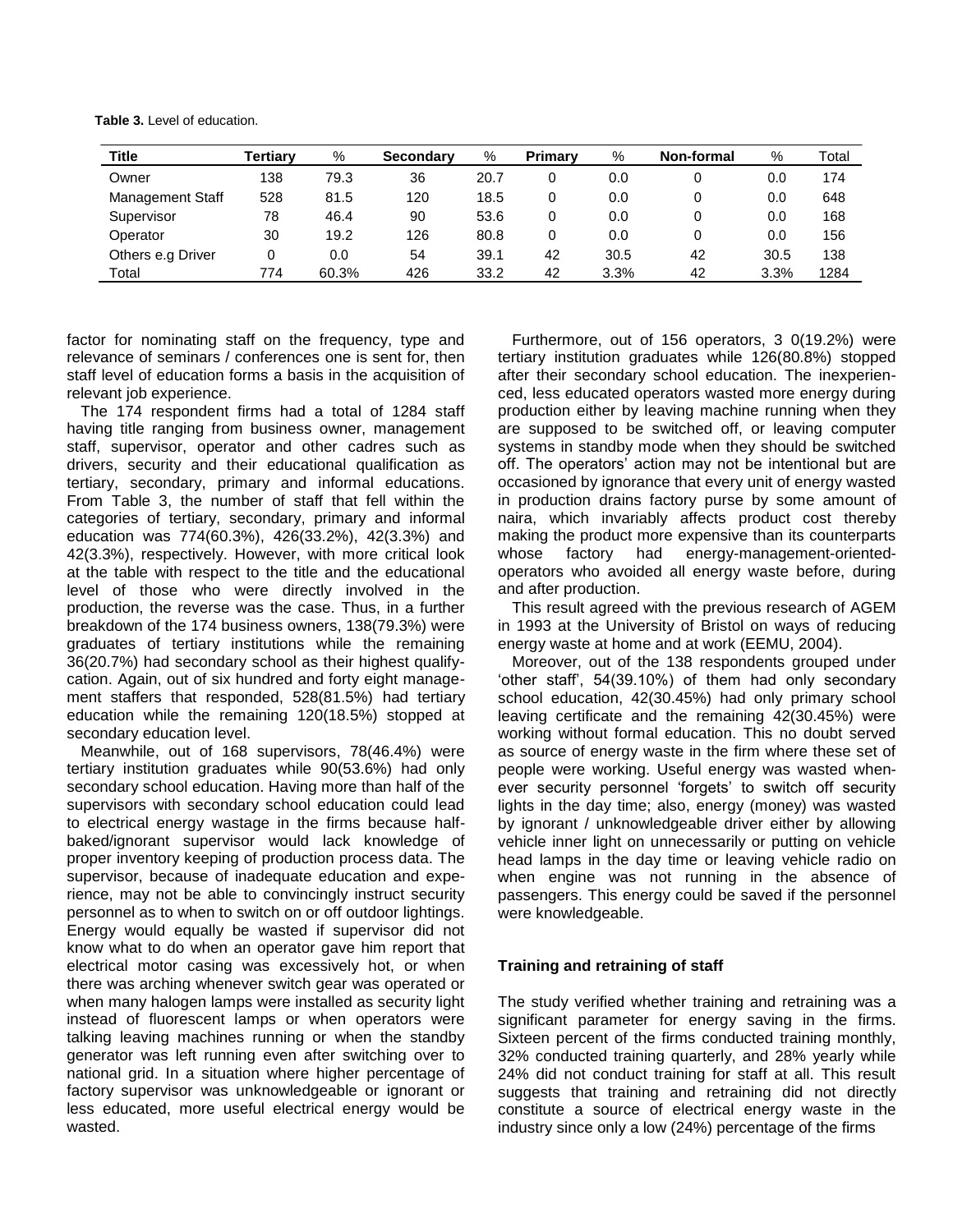**Table 4.** Power factors of the electrical equipment used by the firms.

| Motor type                | $0.95 - 1.0$ | $0.85 - 0.94$ | $0.75 - 0.84$ | $0.65 - 0.74$ | $0.55 - 0.64$ | $0.45 - 0.54$ | Sub total | Total | %    |
|---------------------------|--------------|---------------|---------------|---------------|---------------|---------------|-----------|-------|------|
| (Big) 3 phase variable    | 0            | 0             | 0             | 24            | 12            |               | 36        |       |      |
| Const.                    | 0            | 0             | 6             | 6             |               |               | 12        | 48    | 28.6 |
| (Medium) 3 phase variable | 0            | 0             | 0             |               |               |               | 0         |       |      |
| Const.                    | 0            | 0             | 6             | 18            |               |               | 24        | 24    | 14.3 |
| (Small) 3 phase variable  | 0            | 0             | 0             |               | 6             |               | 12        | 12    | 7.1  |
| Const.                    | 0            | 0             | 0             | 6             |               |               |           |       |      |
| (Small) 1 phase variable  | 0            | 0             | 6             | 12            | 6             | 6             | 30        |       |      |
| Const.                    |              | 0             | 12            | 18            | 12            | 12            | 54        | 84    | 50   |
| Total                     |              |               | 30            | 84            | 36            | 18            | 168       | 168   | 100  |

do not conduct any training for their staff.

## **Lighting systems**

Out of 312 lighting systems found in 174 firms, 150(48.1%) of them were incandescent lamps ranging from 40 to 200 watts, 54(17.3%) were halogen lamp ranging from 500 to 5000 watts, fluorescent and energyefficient bulbs that were known to be energy efficient lighting systems were 102(32.7%) and 6(1.9%) respecttively. This showed that much energy was being consumed and invariably wasted. However, rationing between electricity and generating set was the most frequently used energy saving method meant to improve production efficiency by most of the organizations; followed by disconnection of faulty equipment (6.1%) replacement of slack belts (6.1%) and switching of lighting system in the day time (6.1%). About 45% of respondents claimed that there was reduction in electricity consumption as a result of the adoption of some of these energy saving methods; while 55% reported no reduction.

## **Power factors of the electrical equipment used by the firms**

This is the fraction of the total amount of electrical equipment, which is effective in producing power. Though the rest of the current is not effective in producing power; it must flow through the motor, producing added heat (energy loss). From Table 4, out of the 174 firms, 168 (96.6%) indicated the power factor on their electric motor. Electric motors were divided into 3 major sizes with the number of firms using them as follows; small 96(57.1%), medium 24(14.3%) and big 48(28.6%).

The small electric motor was further divided into single (1) and three (3) phase categories. Out of the 96 firms that used small electric motors, 12(12.5%) and 84(87.5%) were 3-phase and 1 phase, respectively.

However the big and medium size operated only as 3 phase with 28.6 and 14.3% firms, respectively. Furthermore, the electrical energy lost to heat per hour (Wh/h) was equal to (total current)  $2 \times$  resistance (A<sup>2</sup> = Watts). This current either lags or leads the electric motor voltage by 90 degree. Most alternating current motors have a lagging power factor ranging from 0.5 to 0.9 (the ideal power factor is 1.0; Knutson, 1981).

The range of power factor in unity from Table 4 was 0.45 to 0.54, 0.55 to 0.64, 0.65 to 0.74, 0.75 to 0.84, 0.85 to 0.94 and 0.95 to 1.0. From this table, the number of firms in the categories was 18(10.7%), 36(21.4%), 84(50%), 30(17.9%), 0(0%), and 0(0%) respectively. Also, the speed of the electric motor was sub-divided into those with constant and variable speeds. Out of the 168 firms, 78(46.4%) used variable speed motors ranging from small to big sizes while 90(53.6%) firms used constant speed electric motor.

Hence, as shown in Table 4, if the power factor were improved from 0.45 to 0.54, the 18 firms would save considerable amount of naira. Similarly, improving power factor from 0.55 to 0.64 and 0.75 to 0.84, would lead to much money being saved by 150 firms, less energy would be wasted, electrical equipment would be more efficient and consequently the firms' products could sell at lower price thereby making the products more competitive among its counterparts both locally and internationally.

Furthermore, from personal interview and measurement that was carried out in some of the firms during the field survey, three categories of electric motors with different capacities were represented by Figure 2. These were one, five and ten horsepower motor capacities. The scales were also chosen thus; percentage power factor represents y-axis (having scale zero to ninety) and percentage load efficiency represents x-axis (with scale 0 to 125) . The varying voltage and current represent low voltage supplied, among others. Since power factor is rarely listed on the nameplate, it is therefore determined using equations 1 and 2 for single and three phases respectively (ANSI/NEMP, 2002) as shown below.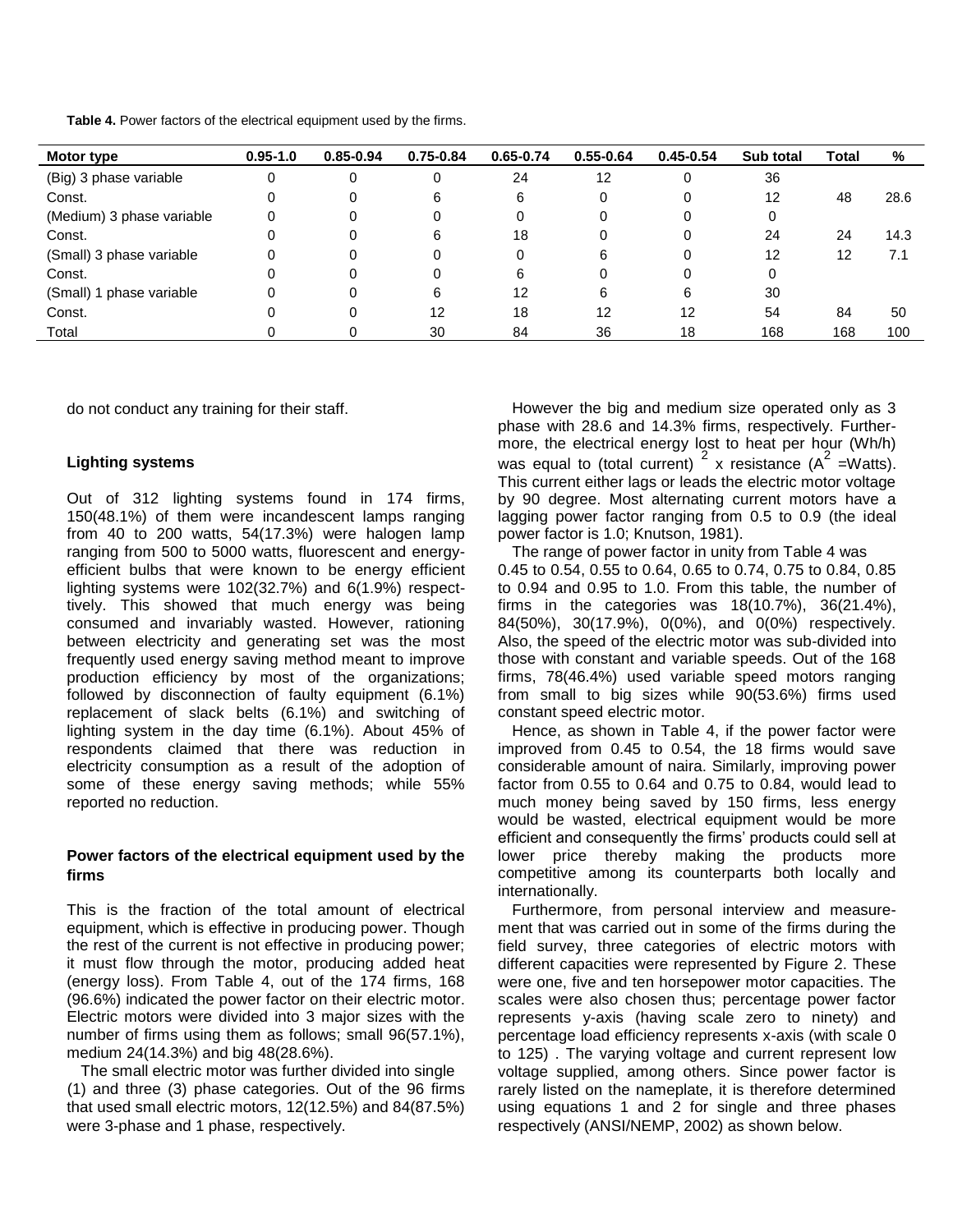

**Figure 2.** Power factor versus load curves for 1800-RPM threephase 50-Hz design squirrel-cage induction motors.

| $= 746$ P/VIE |  |
|---------------|--|
| $= 431$ P/VI  |  |

where F is the per unit power factor (per unit  $F=\frac{8F}{100}$ ) at full load; P rated horse power (hp); V rated voltage (V); I rated current (A); E per unit nominal full-load efficiency (per unit  $E = \%E/100$ ).

When equation 2 (F=431P/VIE) was applied; then F was 0.55. Similarly, at P = 10 horsepower,  $V = 410V$ , I = 13.21A and E = 90%, F was 0.88.

The figure further shows that at the point where percentage power factor of motors 1, 5 and 10 horsepower were 23, 60 and 74, respectively, their percentage rated load was 25.

Similarly, at percentage power factor of 70, 78 and 87 for 1, 5 and 10 horsepower motors, their percentage fullload efficiency was 100. The low percentage power factor was as a result of low supplied voltage from the national grid most of the time. And since the lower the power factor of an electrical machine, the inefficient such machine would be in terms of energy utilization.

For instance, a 3-phase motor has the following measured information: horsepower was 10, supplied voltage was 367Volts, and the motor draws 23.64 Amperes. Its percentage full-load efficiency was 90.

#### **Designed / input motor voltage**

The 174 firms had a total of 390 electric motors using electricity. Two hundred and eighty-two (72.3%) of the motors were single-phase with designed voltage of 220V. The 282 single-phase motors were sub- grouped into five different voltage ranges. The supplied / input voltage for single phase could be broadly divided into 2 categories; those with supplied voltage less than 200V and those with 201V and above. Two hundred and sixteen (76.6%),

(that is, the addition of 30, 84 and 102) of the motors had input below 200V while 66(23.4%) were operating at input voltage of 200V and above. This showed that majority of electric motors were operating at low voltage which invariably could lead to inefficiency on the perfor - mance of the motors and this could cause electric motor / machines / equipment to draw more current and thus increase energy consumption, leading to excessive heating of the electrical system. This confirmed the reason for energy waste, inefficient use of electrical energy and high electricity bill in the industry.

Similarly, voltage in the range of 415 and 11000 was also sub-grouped. In this category, 96(24.6%) out of 390 respondents had 3-phase motors, 72(75%) of the 96 were operating at voltage below 0.40kv while 24(25%) operated above 400V. Furthermore, 12 firms using electrically controlled motors of high-voltage operated below 11000V rated voltage. From the above observations, electricity bill would be high; also, life span of machine / equipment using electric motor would be drastically reduced due to excessive heat generated as a result of un-utilized energy and high current flow. Moreover, for confirmation, all the 390 electrically controlled motors were grouped into two, that is, those operating below rated voltage  $(216+72+12 = 300)$  were found to be 76.9% and those within the rated voltage were 90(23.1%). Evidently, this showed the reason why electricity bill was high.

In addition, Elliot et al., (2005) reported, that in United States of America, fan, pump and electric motor accounted for more than a quarter of industrial electricity consumption nationally. And if majority of these motors were old standard energy inefficient types, about 19% additional cost would be incurred in fueling the inefficient generator in the first place, and consequently much energy would be consumed in using the generator to power the large number of old standard fans, pumps and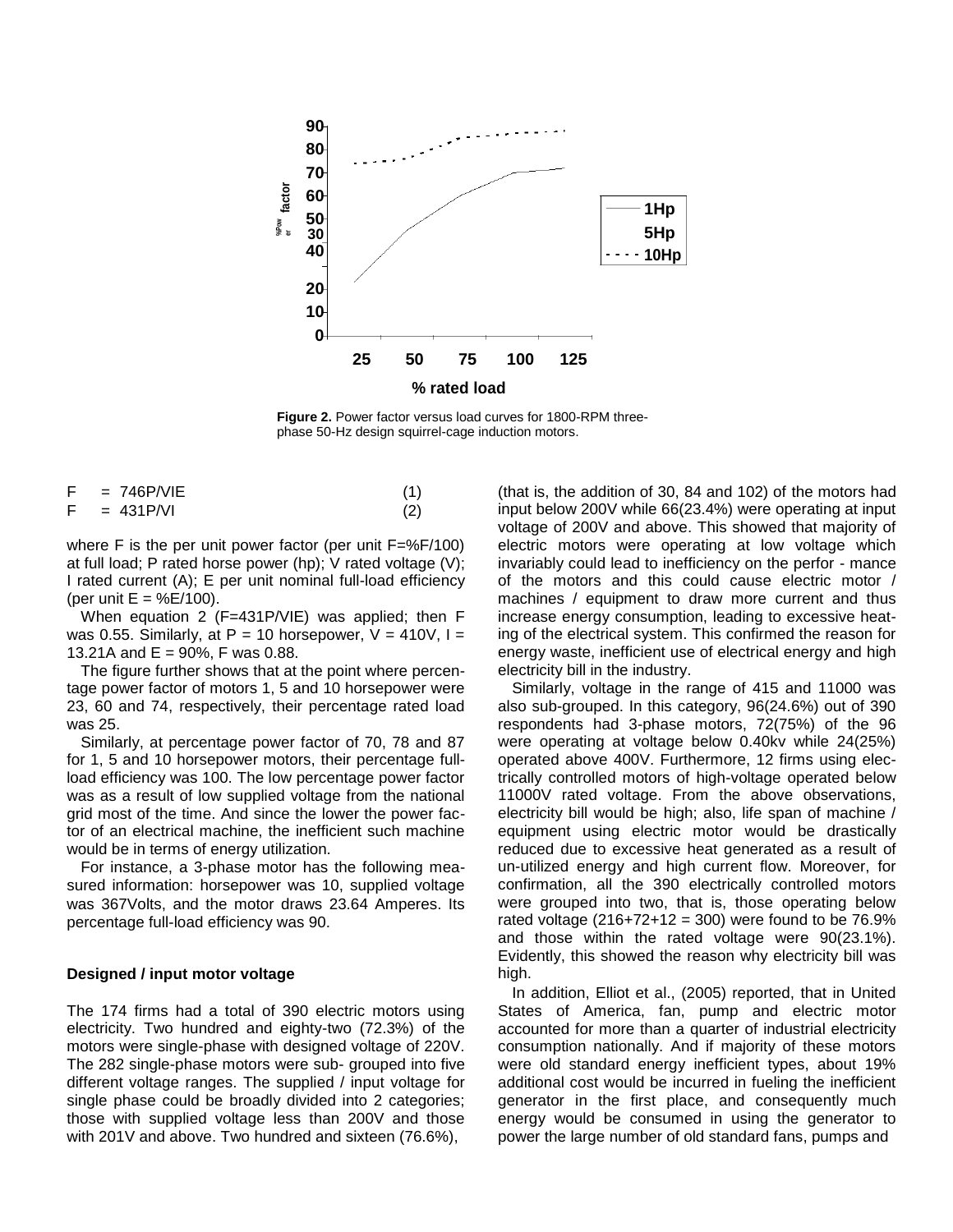motors.

#### **Maintenance practice**

The frequency of service maintenance carried out on the equipment as a function of number of hours such machine had been engaged for production was investigated. About 18% of the firms carry out service maintenance monthly, 39.3% carry out maintenance quarterly, 17.9% perform service maintenance yearly, and 21.4% perform maintenance during breakdown while 3.6% does not carry out service maintenance at all. In addition, about half of the respondents performed corrective maintenance while the remaining half practiced preventive maintenance. The assumption was that a machine that is engaged in a normal production process within a space of three months would have covered the required running hour expected of it before it can be said to be due for servicing. This result showed that maintenance practice was not a source of electrical energy waste in the industry.

## **Up-to-date process database**

About 36% of the firms had up-to-date process database while the remaining 64.3% have inconsistent database. This could constitute a source of electrical energy waste in particular and inefficient electrical energy use in general in the industry because lack of knowledge of previous data on the required electrical energy needed for a specified production process could make staff to leave the machine running unnecessarily. In addition, those firms that kept up-to-date database did so for the increment of their present capacity and not for the purpose of reducing electrical energy consumption or equipment efficiency.

## **Strategies for electrical energy savings and effectiveness**

Out of the 174 firms, 102 (65.4%) believed energy should be saved while 6(3.8%) believed it should be recycled. Meanwhile, the following methods were employed in saving electrical energy in the food companies.

## **Minimizing consumption**

The twelve (6.1%) companies that were using this method placed embargo on leaving any of the produc-tion machine or equipment unnecessarily.

## **Restriction of electricity consumption**

The use of air-conditioners during harmattan season was

prohibited especially in most of the administrative offices; similarly, all interior and exterior lights were switched on only when needed.

## **Bulk operation**

The operation managers were instructed not to start machine for production in response to bit-by-bit placedorder from the customers; but should always persuade these customers to be patient until the company has received sufficient orders.

## **Rationing between electricity and generating plant**

The seventy-two (36.3%) companies that were using this method to save electrical energy consumption in their establishment educated their staff members not to run generator every time there was power outage, except on two occasions such as power outage during production and at night before closing for work.

## **Switching off lighting systems in daytime or when not in use**

All staff members in the companies where this method was practiced were instructed to always make sure that lightings in their offices were switched off during daytime. Also lightings in the shared rooms such as toilets, inventory stores, among others, should be switched on only when needed.

## **Replacement /adjustment of slack belt**

Both operation managers and machines operators were advised to daily carry out thorough inspection on their machine and equipment before and after production. This will enable them replace all cut / wounded belt, worn-out sprocket / gear teeth or adjustment is made on slack belts / chains.

## **Disconnection of faulty equipment**

All equipment / machines that have one problem or the other were isolated from getting electricity supply to avoid the mistake of being switched on.

## **Preventive maintenance**

The 6 (3.0%) companies that used this electrical energy saving method emphasized it to the concerned staff on the need to always carry out the maintenance of their machines / equipment as at when due.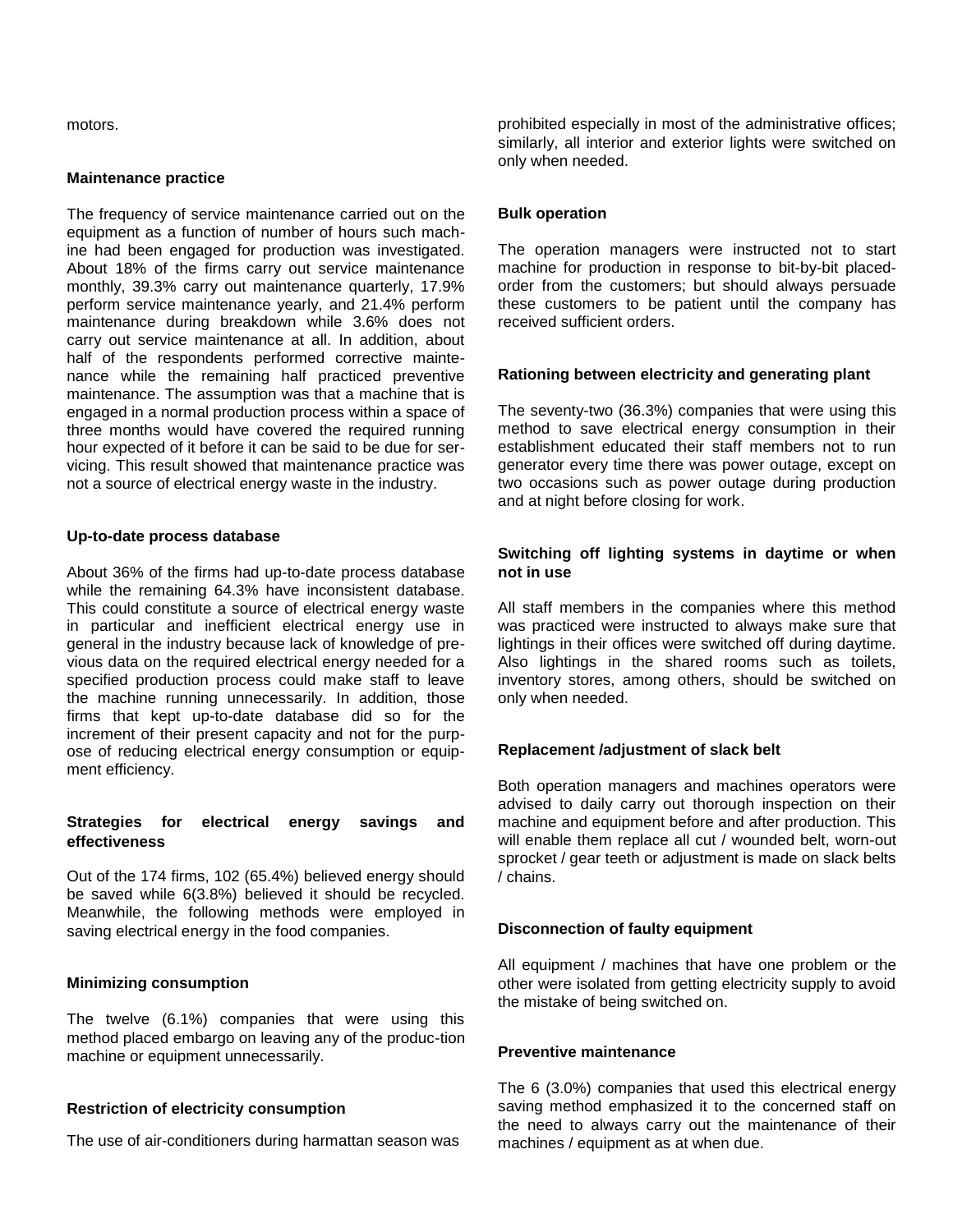## **Using sized cable**

The production engineers of the 6 companies recommended the use of right sized cable between the terminal points and their utility buildings especially for all fresh installations. This enabled the cables to carry adequate current machines without having insulation breakdown.

## **Reducing energy loss**

Thirty-six (18.1%) food companies were ignorant of the cost of electrical energy inefficient use and wastage to their profitability. They left the situation unchecked.

However, most (55%) of the respondents said the strategies they employed in energy saving did not bring about a reduction in their electricity bills. This was because only three (27.2%) out of eleven strategies were effective in reducing the companies' electricity bill by 3% for the same quantity of production. The three strategies are:

(1) Switching off most lighting during day time.

(2) Instant replacement / tensioning of worn out / slack belts or chains.

(3) Disconnection of all faulty equipment. This finding shows that 72.8% of all the acclaimed strategies to reduce energy consumption were not effective.

## **Summary and Conclusion**

This research work examined the pattern of energy consumption in selected food companies in South-western Nigeria; identified the sources of electrical energy waste and assessed the effectiveness of the strategies for electrical energy savings in the industry. Four sub-sectors of food and drinks industry in the category of Small and Medium Enterprises were examined. They include; beverage, bakery and confectionery, grain mills and storage of cold food products.

The pattern of electrical energy consumption in the food companies was mainly from generating set; this was due to either low voltage or epileptic power supply from national grid. Also, the study identified 12 direct sources that lead to electrical energy waste and inefficient energy utilization in the food industry. One of these, among others was the energy loss as a result of worn out or slack / misaligned belts that needed timely replacement or tensioning. Other indirect sources identified include training and retraining of staff, power factor of electrical equipment, and equipment age, among others.

Moreover, the research also assessed the various strategies and methods, which were practiced by the firms to reduce their electricity bills; as well as improving their machines' efficiency. The corresponding effectiveness of

these strategies was equally looked into.

Eleven strategies were assessed. Three (27.2%) out of the eleven methods had positive effect of reducing the companies' electricity bill by 3% for the same quantity of production. These are:

(1) Switching off most lighting during day time.

(2) Instant replacement / tensioning of worn out / slack belts or chains.

(3) Disconnection of all faulty equipment. This finding shows that 72.8% of all the acclaimed strategies to reduce energy consumption were not effective.

However, the research observed that innovation measured by introduction of modern technology was necessary if the rate at which energy is consumed by food industries in the South-western Nigeria is to be reduced. This finding also suggests the need for Nigerian Industries to develop innovative skill and culture, network with government agencies and non-governmental organization or vise versa and develop alliance amongst them. This would in turn enhance their competence in the area of energy saving in their respective industries; build the global competitiveness of their firms and consequently reduce the green house gasses emissions.

## **Policy recommendations**

(i) Energy audits are almost never done in most developing nations' industries; and being energy conscious could save substantial amount of money and energy. The use of computers in energy analysis and audits is severely limited. Lack of software and trained personnel are responsible for the low influence of computers in tackling energy related problems in the developing nations as it is achieved in the developed ones. Companies could therefore form alliance among themselves to invite energy experts. These will reveal all necessary adjustments that should be made which may lead to energy saving and consequently reduce the energy bills. Therefore, a well performed initial energy audit by policy formulation and implementation committee may be useful in convincing risk adverse management of the potential benefits (financial) that will accrue to the national economy if set goals were achieved. This is similar to what Tony Blair did when he inaugurated the Advisory Group on Energy Management (AGEM) and confirmed the appointment of a full-time energy manager in 1993 to look into how it could reduce its energy consumption (EEMU, 2004).

(ii) It is possible to utilize the heat lost to the outside air through a typical window air-conditioner unit to heat water, thereby providing hot water for domestic use; therefore, food industry in the developing world should find waste heat recovery projects quite attractive.

(iii) Company owners, top management staff and supervi-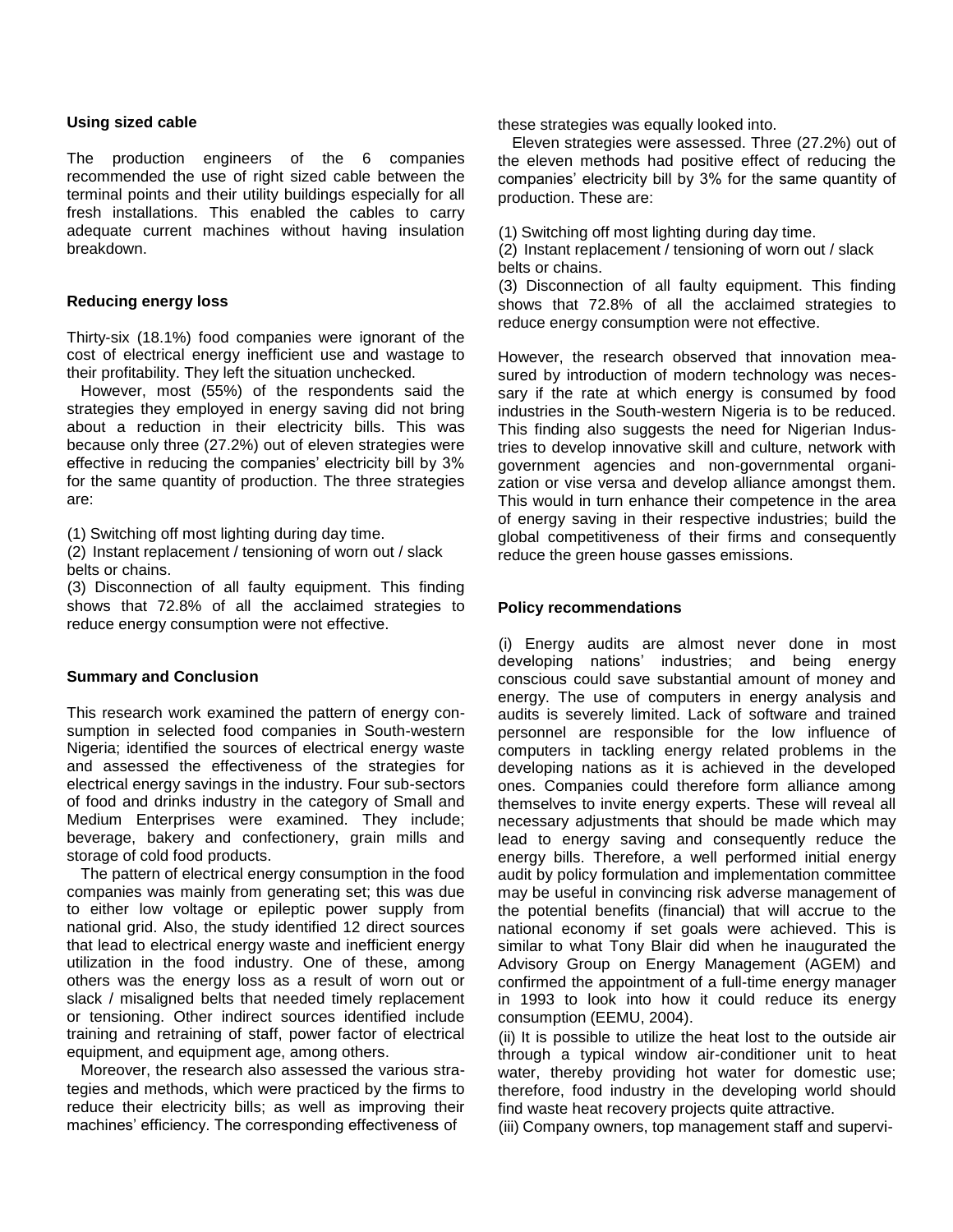sors should take it upon themselves to constantly go round the factory with a view to checking all the avenues whereby energy is been inefficiently utilized either through machines, equipment or workers' negligence of duty. The contributions of company owners in conserving energy are very vital as they could call for shut down to conserve energy and reduce cost of production to enhance profit.

(iv) The success of any energy management program in food companies depends upon imparting proper training to, and securing the cooperation of the human work force in the plant. Workers' attitude should be checked constantly to ensure them discharge their duties promptly and effectively. Also, personnel should be trained to improve their reasoning level and capability. It costs less to do things right the first time; if industries could avoid trial and error procedure, simple things like proper orienttation on staff attitude to general energy conservation measures could save considerable energy and money.

(v) Energy waste is attributed to lack of diligence, commitment and readiness of company workers to compliment management efforts in training them. If leaking valves, faulty steam traps, inoperable thermostat controls, lubrication of bearings, motors, conveyor belts, cleaning of lamps' reflecting surfaces, which indirectly result in additional costs could be attended to in time; those additional costs would be eliminated or reduced to the barest minimum.

(vi) When a new plant is to be constructed, care should be taken at the beginning to make it energy-efficient. Motors and lightings, which have high-power factor, should be installed from the inception of the plant. Likewise, power factor improvement measures should be taken early. Again, matching-of-loads to speeds increase motors efficiency. Similarly, companies in the developing countries should be encouraged to invest in modern technologies such as night-setback, and set thermostat controls to shut off lights and boilers when the day's work is over. More energy could be saved, if switching could be done automatically.

Furthermore, the cooling capacity of an air-conditioning plant could be reduced considerably if spray roof cooling system is used in the food industries' architectures. This would replace the more conventional methods of provision of false ceiling, insulation and shading of roof; to reduce the heat flux. Gunnysack has been found to be a good choice for the retention of water on the rooftops.

(vii) Just like the National Agency for Food, Drug Administration and Control, (NAFDAC) empowered to check all food and drug that are imported to the country and even to have a say on what comes to Nigeria from their primary place of production overseas, both governmental and non-governmental engineering bodies/organizations should be empowered alongside with Standard Organization of Nigeria (SON), Council for the Regulation of Engineering in Nigeria (COREN) by the Nigeria government to formulate and implement policies to promote

energy conservation and efficiency in the South-western food industry in particular and Nigerian industries in general. These bodies/organizations could have it in their mission statement to inspect all industrial machines / equipment in terms of their power factor which may be a function of the machines' designed voltage and current as written on the machine's name plate; they should also inspect (at the primary production place) quality and size of cable that are used in winding the electric motors which accompanied these equipment to Nigeria.

Furthermore, standby mode of computer monitors and office televisions should be prohibited.

(viii) Privatization of electrical power generation, transmission and distribution, as it was implemented on Nigerian Telecommunications (NITEL), should be formalized to create competition among the 'would be' power producers and marketers. Also, the use of card-induced metering would be of equal importance in getting value for money. This will enhance regular and normal supply of electricity to our industries, thereby reduces the number of hours that standby generating plants are run. Then the quantity of green house gasses that is released into the atmosphere will reduce.

(ix) The Nigerian government has, no doubt, done excellently well by establishing industrial areas / avenues where some groups of industries are located with a view to having their electricity (11or 33kV) supplied to them directly. Government needs to (in addition to this) inaugurate some agencies to formulate and implement policy on what electrical appliances, gadgets, equipment / machine, and lighting system among others to be used especially at work to reduce the rate at which energy is consumed in our industries. The policy should disregard the sayings of some companies, who can pay, regardless of their energy bills; rather the policy should focus on the machinery/equipment and man-power on ground as far as power generation is concerned. If energy is inefficiently used either as a result of no relevant or unimplemented policy; and more electrical energy is demanded above what is being generated or above what the national power generation plants can handle; the result will be similar to the situation that is being experienced in the power system today. It will do Nigeria much good, if energy conservation technique can be made compulsory in all its industries.

## **Suggestions for further studies**

The Nigeria government has recognized the economic contribution of the food and beverage industry to economic growth and development. The government had thus given support to the development of food industry in the country through the establishment of relevant agencies. It is considered desirable to examine such support system provided by the States' and Federal Ministry of Industry, Ministry of Agriculture and Natural Resources in